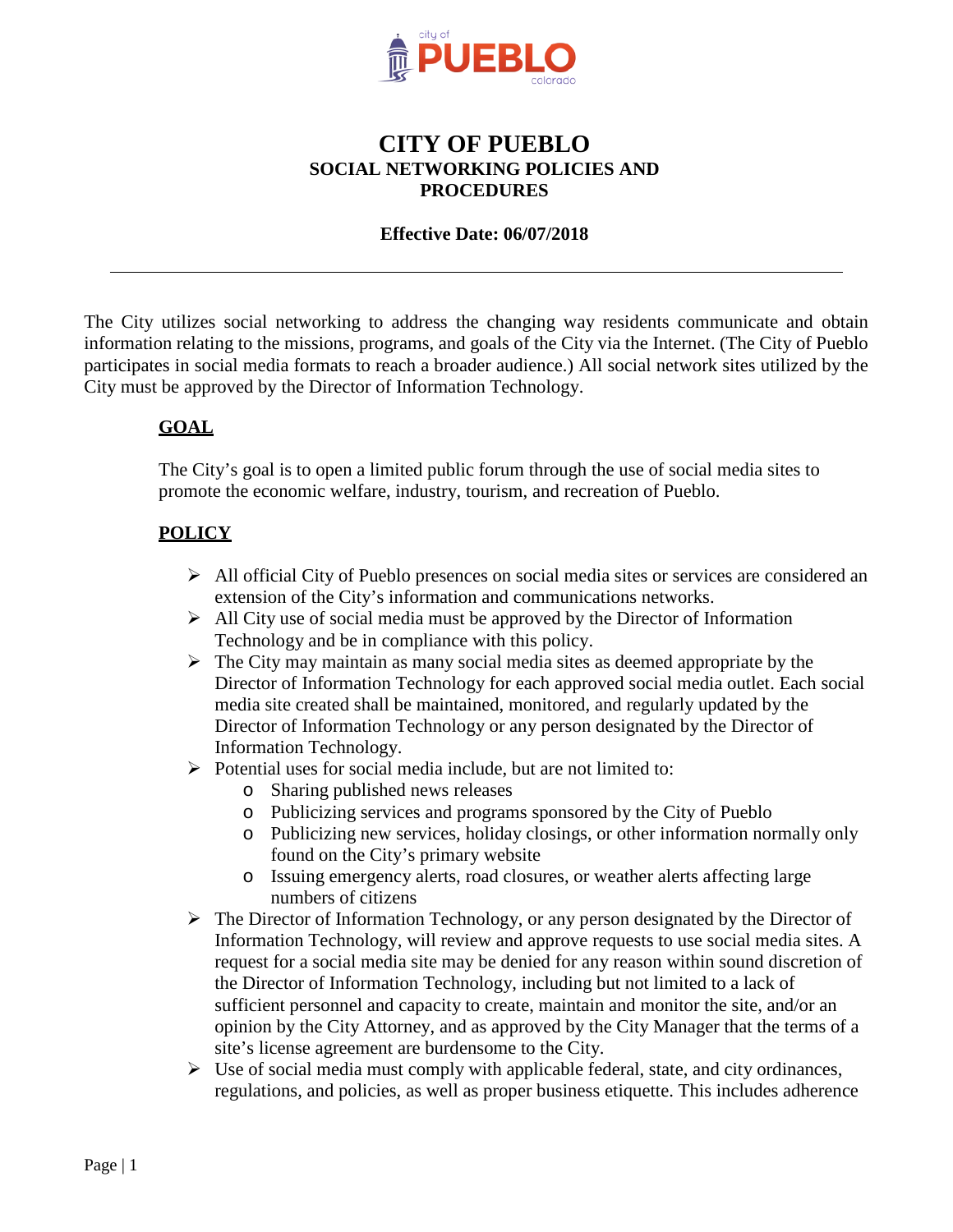

 to established laws and policies regarding copyright, records retention, the release of public information, the First Amendment, privacy laws. and information security policies established by the City of Pueblo.

- official website for more information, forms, documents, or online services necessary  $\triangleright$  Wherever possible, links to more information should direct users back to the City's to conduct business with the City of Pueblo.
- themselves at all times consistent with the rules and policies of the City of Pueblo.  $\triangleright$  Employees representing the City via the City's social media outlets must conduct Failure of an employee to act consistently with the rules and policies of the City of Pueblo may result in discipline, including termination, of the employee.
- $\triangleright$  The Information Technology Department, or any person designated by the IT Director, will distribute all social media content and ensure each of the approved uses and sites adheres to the social media policy for appropriate use, message, and branding consistent with the goals of the City of Pueblo.
- $\triangleright$  Violation of the standards set forth in this Social Media Policy may result in the removal of pages from social media outlets. The Director of Information Technology will retain the authority to remove information.
- $\triangleright$  The City of Pueblo reserves the right to remove any messages or postings that are obscene or in violation of the copyright, trademark right, or other intellectual property right of any third party.

## **PROCEDURES**

- $\triangleright$  All departments desiring to distribute information on the City's official social media pages shall submit a request to the Media Division of the Information Technology Department. The Director of Information Technology, or any person designated by the Director of Information Technology, will review the request to ensure that it meets the guidelines of this Social Media Policy and that sufficient personnel and capacity are available to create, maintain, and monitor the social media page.
- $\triangleright$  If approved, the Director of Information Technology, or any person designated by the Director of Information Technology, will create, maintain, and monitor the social media site(s) approved, and will act as the official spokesperson to ensure a unified City message.
- $\triangleright$  The Director of Information Technology, or any person designated by the Director of Information Technology, will maintain a list of all approved social media sites and will provide a link to all social media pages on the official [www.pueblo.us](http://www.pueblo.us/) website.
- accounts. Use of generic email addresses, for example, [webmaster@pueblo.us,](mailto:webmaster@pueblo.us) is  $\triangleright$  Only City e-mail addresses or e-mails authorized in advance by the Director of Information Technology will be posted on the site or used to create the website appropriate to create social networking accounts.
- $\triangleright$  To the extent that design parameters of the host site allows, City of Pueblo pages will conform to the following:
	- Be identified as a City of Pueblo official site
	- Contain appropriate staff contact information
	- Contain the City logo or associated business logo of the City and have a link to the appropriate page of the City's website